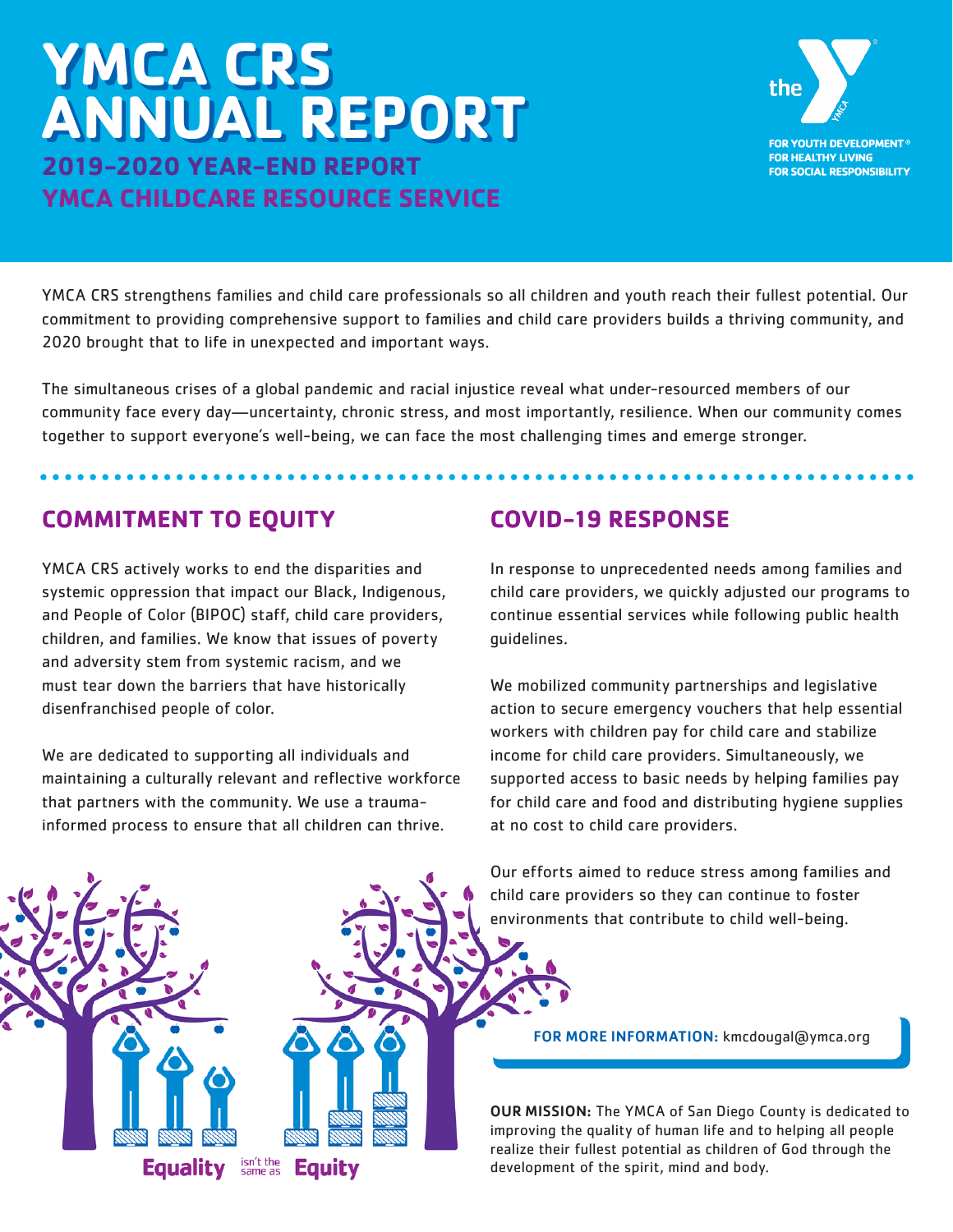# PROGRAM HIGHLIGHTS + PROTECTIVE FACTORS

When individuals increase their Protective Factors, they build skills that limit adversity and prevent harm. We design our work with the specific intention of increasing these assets among individuals, families, and child care providers and are proud to share how we've helped increase the following Protective Factors for so many in San Diego.

# TOTAL INDIVIDUALS IMPACTED: **79,171** ADULTS (18+): **54,727** YOUTH (0-17): **24,444**



### **CONCRETE SUPPORT IN TIMES OF NEED:**

Access to concrete support and services that address a family's needs and help minimize stress caused by challenges.

#### Families served: 38,702, Providers served: 4,390

- Vouchers to cover the cost of child care for eligible families, including essential workers and at-risk families throughout COVID-19
- Mini-grants to help families pay for food and child care during COVID-19
- Financial assistance and hygiene supplies for child care providers during COVID-19
- Referrals to child care that best fits a family's needs
- Child care navigation and vouchers for children in foster care
- Business support for child care providers, including a resource library, and no-cost First Aid and CPR certification
- Issued more than \$62 million in vouchers to financially support 2,210 unduplicated child care provider businesses



#### SOCIAL-EMOTIONAL COMPETENCE OF CHILDREN: Family and child interactions that help

children develop the ability to communicate, recognize and regulate their emotions and establish and maintain relationships.

#### Families served: 1,265, Providers served: 380

- Community cafes to support parents and caregivers in raising children during COVID-19
- YMCA CRS activity guide to build resilience during school closures and COVID-19
- Quality support for YMCA preschools
- Behavior support to help providers and families respond to challenging behaviors



#### **SOCIAL CONNECTIONS:**

Positive relationships that provide emotional, informational, instrumental, and spiritual support.

#### Families served: 500, Providers served: 226

- 400+ Trainings to strengthen the early care and education workforce. Topics include: trauma-informed care, nutrition and physical activity, safety, highquality interactions, curriculum development, and social-emotional well-being
- Peer networking for child care providers, including virtual support groups to help providers process challenges of providing care during COVID-19
- Access to Respite services and YMCA camp and membership scholarships to increase emotional wellbeing among families



#### **KNOWLEDGE OF CHILD DEVELOPMENT:**

Understanding child development and parenting strategies that support physical, cognitive, language, social and emotional development.

#### Families served: 6,046, Providers served: 8,870

- Behavior support to help providers and families respond to challenging behaviors and weather the anxieties of COVID-19 and racial injustice
- Professional development opportunities, trainings and capacity building for child care providers
- Guidance to help parents select the child care arrangement that best fits their needs
- Supporting child care providers along the quality improvement continuum
- Quality support for YMCA preschools



#### **PARENTAL RESILIENCE:**

Managing stress and functioning well when faced with challenges, adversity and trauma.

#### Families served: 1,940

- Supportive parent cafes to help families navigate challenges of COVID-19 and systemic racism
- Guidance for home visitors and families to identify and choose quality care environments
- Respite opportunities so families are physically and emotionally available to care for children